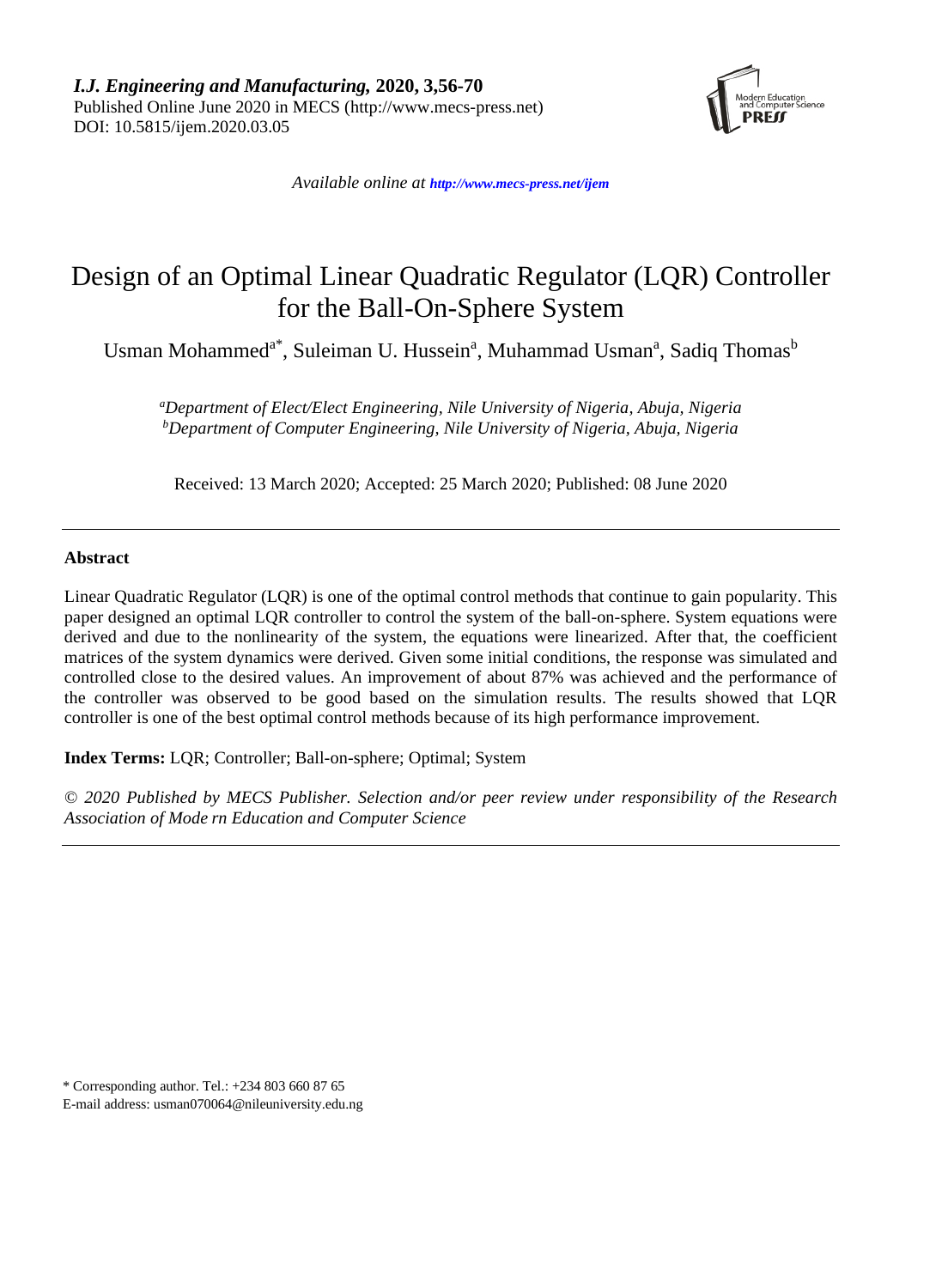#### **1. Introduction**

For nonlinear control systems, there are some challenging, and perhaps popular, testbed. One of them is the system of ball-on-sphere which can be considered a balancing system. The basic components of the system are; 2 motors, a sphere and 2 friction wheels [1]. The motors drive the friction wheels. The ball on the sphere's top can be balanced by controlling, along the horizontal axes, the sphere's rolling. This balancing is the main control objective of the system of ball-on-sphere. Because the system is under-actuated in nature, nonlinear and unstable, the controlling becomes a challenging task [2].

Other balancing systems are ball and plate, inverted pendulum and ball and beam systems amongst others. The system of ball-on-sphere can be considered as a generalized ball and wheel system [3]. Nevertheless, due to its multivariable nature's coupling, the system can be considered more complicated as compared to the ball and wheel system. The stabilization of the system is done with 2 control inputs because it is an under-actuated system with 2 actuators [4].

As an important balancing system, the system of ball-on-sphere finds applications from aerospace and transportation to robotics engineering. These application areas include rockets and space-ships' modelling and stabilization, humanoid robot or human postural standing modelling, self-transport machine, missile guidance, and robotic upper limit or human's unstable system modelling and simulation [5].

Long history can be associated with optimal control. Among the currently available methods of optimal design, the optimal design that continues to gain popularity is the LQR. The design of control law via default criteria of quadratic integral performance minimization is the main idea behind the LQR method [6]. Overcoming previous occurred disturbance and disturbance on the system's stability without reducing working performance is the main feature of the LQR [7].

This paper aims to design an optimal LQR controller to control the system of the ball-on-sphere.

To achieve the aim of the paper the following objectives will be executed;

•Investigation of the dynamics of the system and derivation of the mathematical model of the system.

•Linearization of the system because of its nonlinear nature.

•Designing of optimal LQR controller by finding the optimal gain matrix through manipulation of the R and Q weight matrices.

When disturbances are applied to systems, bringing them back to their initial state is one of the major problems face in control engineering. Hence, the paper will try to solve this problem by designing a controller that can stabilize the ball-on-sphere system after disturbances are applied.

To the best of our knowledge, this work is the first to design LQR controller for the ball-on-sphere system. Although we cannot argue that LQR is the best for this system. And the limitation of this paper is that the controller is linear but the system is not linear which means approximations are to be made by linearizing the system because of its nonlinearity nature. We hope to achieve performance improvement of about 90%.

This paper is structured in the following sequence. First, the literature review is given where some related works were reviewed and their results and limitations are discussed. Then, the dynamic and mathematical modelling of the system is presented where system equations are derived and the system is linearized based on some assumptions because of its nonlinearity nature. Also, the coefficient matrices are derived. Followed by LQR control law discussion. After that, the results of the simulation are presented and discussed. Finally, the conclusion was drawn from the results obtained.

#### **2. Literature review**

The system of ball-on-sphere is multi-input multi-output (MIMO), under-actuated, nonlinear and unstable. The system is also considered to be closely 2 independent, around its equilibrium point, ball and wheel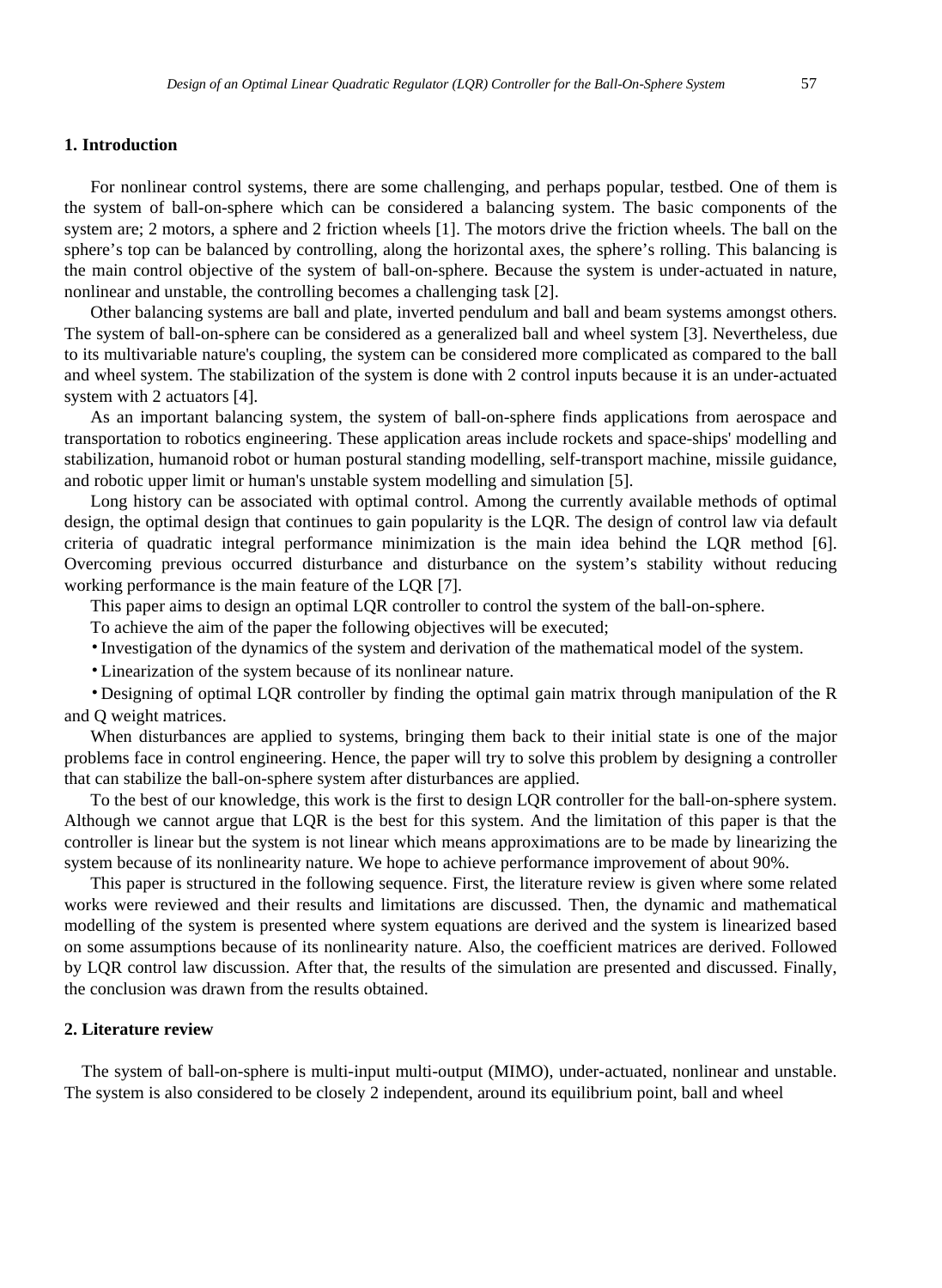systems. So, [8] presented a fuzzy logic control of this system. In control problems, the working, in a good state, of the Sugeno method with techniques of adaptive and optimization makes it attractive, especially for nonlinear systems. They investigated this method as a method of the fuzzy controller. They described the dynamic of the system and illustrated the related equations. They obtained and compared the different outputs. And the exactness of the performance of the controller was shown from the simulation results. This work could help us in comparing our controller performance.

[10] studied the spherical rolling robot's prototype and proposed LQR as a method to stabilize the system. They presented the system's dynamic model with a 2-DOF pendulum which is located in the spherical shell. This way, the system was considered to be a system of plate-ball. Backward and forward motion and right and left motion of the system were respectively generated with DC motor and servo motor. They used the Euler-Lagrange method to derive the system's dynamic equations. The kinematics and nonlinear nature of the system make controlling the system a challenging task. The system was controlled using LQR designed using full-state feedback. They carried out an experimental test and simulation to show the proposed controller's effectiveness. This work could be used in our controller analysis.

 [11] considered the friction effect in their analysis of the ball-on-sphere system. They used the bond graph technique to model the system. They identified and modelled dissipation, storage and transformer elements, various subsystems, junction structures, and energy exchange which the system is made up of using the bond graph procedures. The developed model for the system analysis showed the ball angular position (β) response time achieved with friction effect and without friction effect at 0.5253s and 0.5408s respectively. This shows a 2.9% improvement when friction effect is considered in the developed model.

 Considering the coupling effect and nonlinear factors, [12] in their research modelled system of ball and beam and designed controller to control the position of the ball. They designed LQR by considering 2 index terms and 2 DOF: GA coupling dynamics, ball and beam, LQR, PID. They used GA to tune the LQR parameters. The system was linearized around the operating point using the Jacobian method of linearization. They designed a state observer, due to sensor noise, to observe the ball's velocity. They designed and implemented 2 strategies of control to study simplifying assumptions effect and compare the LQR's performance: PID as a non-model strategy of control based, hybrid PID and LQR as a combination of non-model and model-based strategies of control. Based on the experimental results in their research, they proved that for a system of ball and beam that is noisy and nonlinear, the strategy of control model based outperforms hybrid controllers or non-model based strategy of control. They additionally showed that in the controller design, a simplifying assumption cannot eliminate the coupling dynamics.

#### **3. Dynamic and mathematical modelling of the ball-on-sphere system**

 A system of ball-on-sphere, with arbitrary desires, is controlled by LQR in this study. The system's model was adopted and dynamical equations are derived [2, 3]. Independency is assumed, in all directions, around the point of equilibrium which means the system can be considered linear even though the dynamic equations are nonlinear and this means that interdependency of their parameters in various directions. With these assumptions, the system can be considered 2-D in all directions. With this, it is simplified to a system of ball and wheel. The system parameters are;  $\theta_x \beta_x$  which are angles of sphere and ball with respect to  $\alpha$ -direction,  $\theta_{\alpha}$ ,  $\beta_{\gamma}$  which are angles of sphere and ball with respect to  $\gamma$ -direction,  $I_B$  and  $I_b$  which are ball and sphere's moments of inertia and  $m$  mass of the ball,  $\overline{R}$  and  $\overline{r}$  which are ball and sphere radii [8].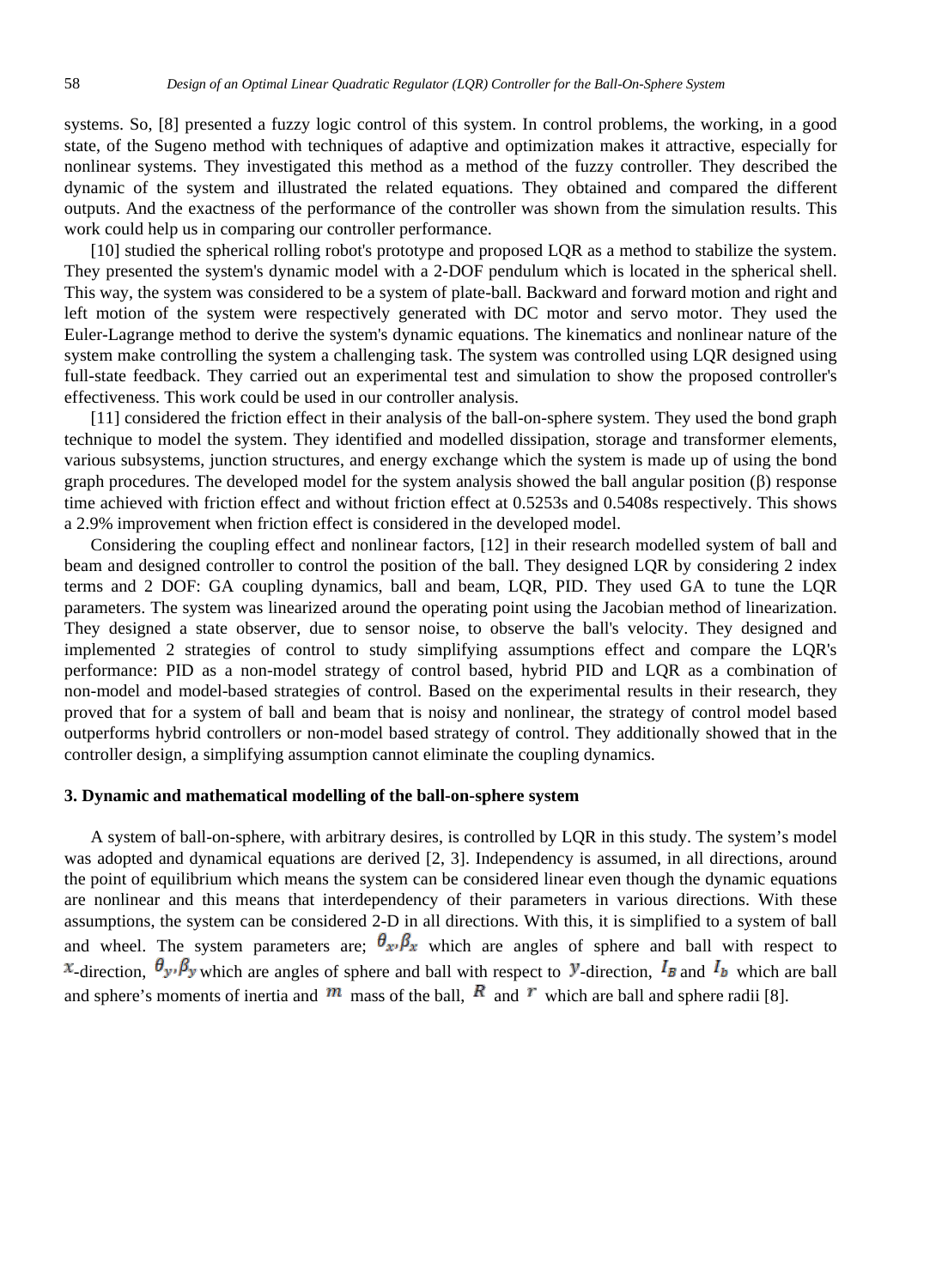

Fig. 1. 2-D Schema of the system [13].



Fig. 2. A ball on a sphere system [8].

The equations of the system are derived using Euler-Lagrangian method as follows [14]:

$$
L = K - U \tag{1}
$$

Where L is the Lagrangian, K is the kinetic energy, and U is the potential energy.

$$
\frac{\partial}{\partial t} \left( \frac{\partial L}{\partial \dot{q}} \right) - \frac{\partial L}{\partial q} = Q_i, \quad i = 1, 2, 3, 4 \tag{2}
$$

Where q is the generalized coordinate and i is an integer.

$$
Q_1 = 0 \tag{3}
$$

$$
Q_2 = T_x \tag{4}
$$

$$
Q_3 = 0 \tag{5}
$$

$$
Q_4 = T_y \tag{6}
$$

$$
\left( (R+r)m + I_b \frac{R+r}{r^2} \right) \ddot{\theta}_x + \left( -I_b \frac{R}{r^2} \right) \ddot{\beta}_x - mg \sin(\theta_x) = 0 \tag{7}
$$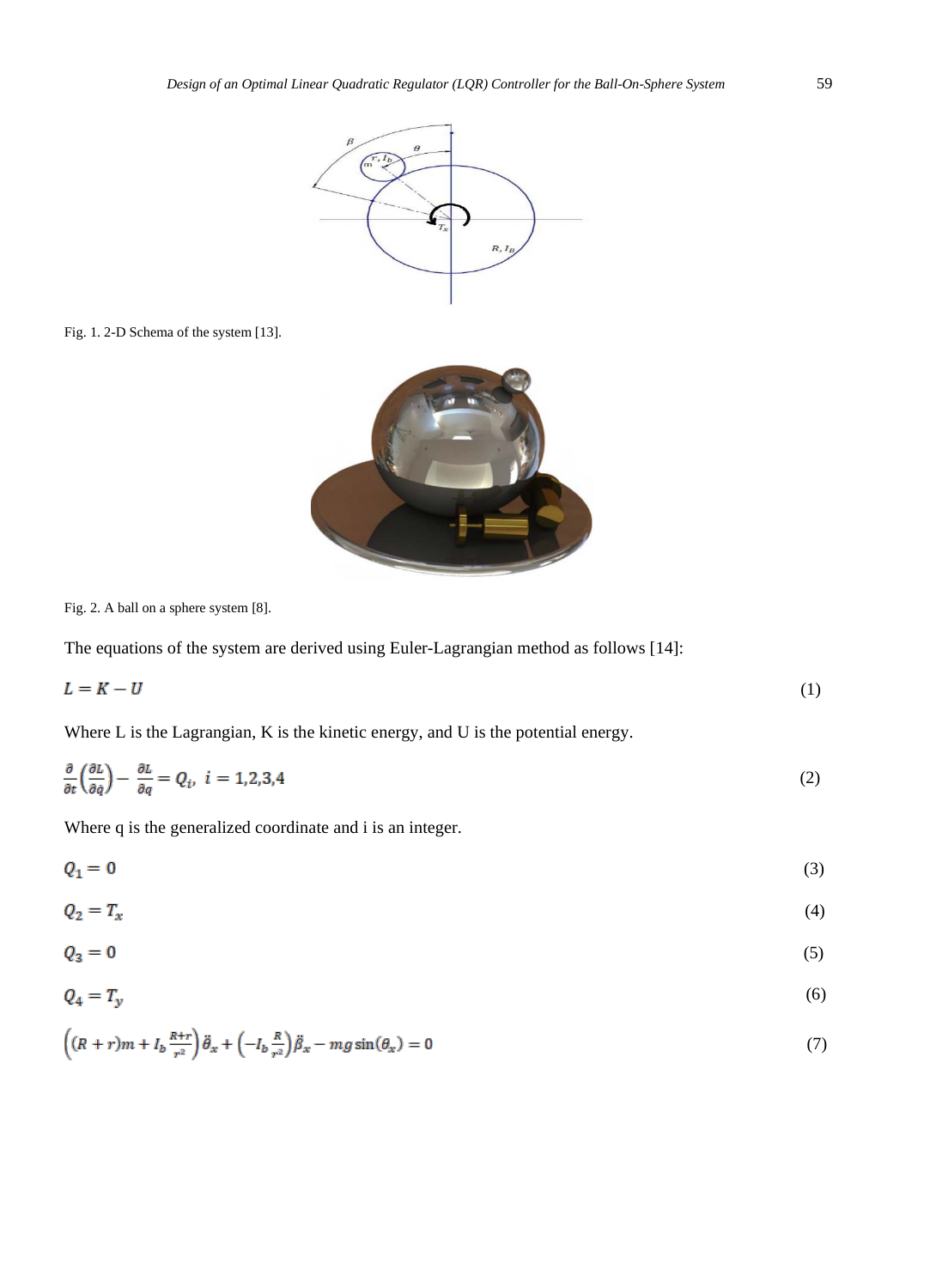$$
\left(-I_b \frac{R(R+r)}{r^2}\right)\ddot{\theta}_x + \left(I_B + I_b \frac{R^2}{r^2}\right)\ddot{\beta}_x = T_x\tag{8}
$$

$$
\left( (R+r)m + I_b \frac{R+r}{r^2} \right) \ddot{\theta}_y + \left( -I_b \frac{R}{r^2} \right) \ddot{\beta}_y - mg \sin(\theta_y) = 0 \tag{9}
$$

$$
\left(-I_b \frac{R(R+r)}{r^2}\right) \ddot{\theta}_y + \left(I_B + I_b \frac{R^2}{r^2}\right) \ddot{\beta}_y = T_y \tag{10}
$$

$$
q = \begin{bmatrix} \theta_x & \beta_x & \theta_y & \beta_y \end{bmatrix} \tag{11}
$$

(12)

$$
M\ddot{q} + G = T
$$

$$
M = \begin{bmatrix} M_{11} & M_{12} & M_{13} & M_{14} \\ M_{21} & M_{22} & M_{23} & M_{24} \\ M_{31} & M_{32} & M_{33} & M_{34} \\ M_{41} & M_{42} & M_{43} & M_{44} \end{bmatrix}
$$
 (13)

| $M_{11} = (R + r)m + I_b \frac{R+r}{r^2}$                     |
|---------------------------------------------------------------|
| $M_{12} = -I_b \frac{R}{r^2}$                                 |
| $M_{13} = 0$                                                  |
| $M_{14} = 0$                                                  |
| $M_{21} = -I_b \frac{R(R+r)}{r^2}$                            |
| $M_{22} = I_B + I_b \frac{R^2}{r^2}$                          |
| $M_{23} = 0$<br>$M_{24} = 0$<br>$M_{31} = 0$<br>$M_{32}^{}=0$ |
| $M_{33} = (R + r)m + I_b \frac{R+r}{r^2}$                     |
| $M_{34} = -I_b \frac{R}{r^2}$                                 |
| $M_{41} = 0$                                                  |
| $M_{42} = 0$                                                  |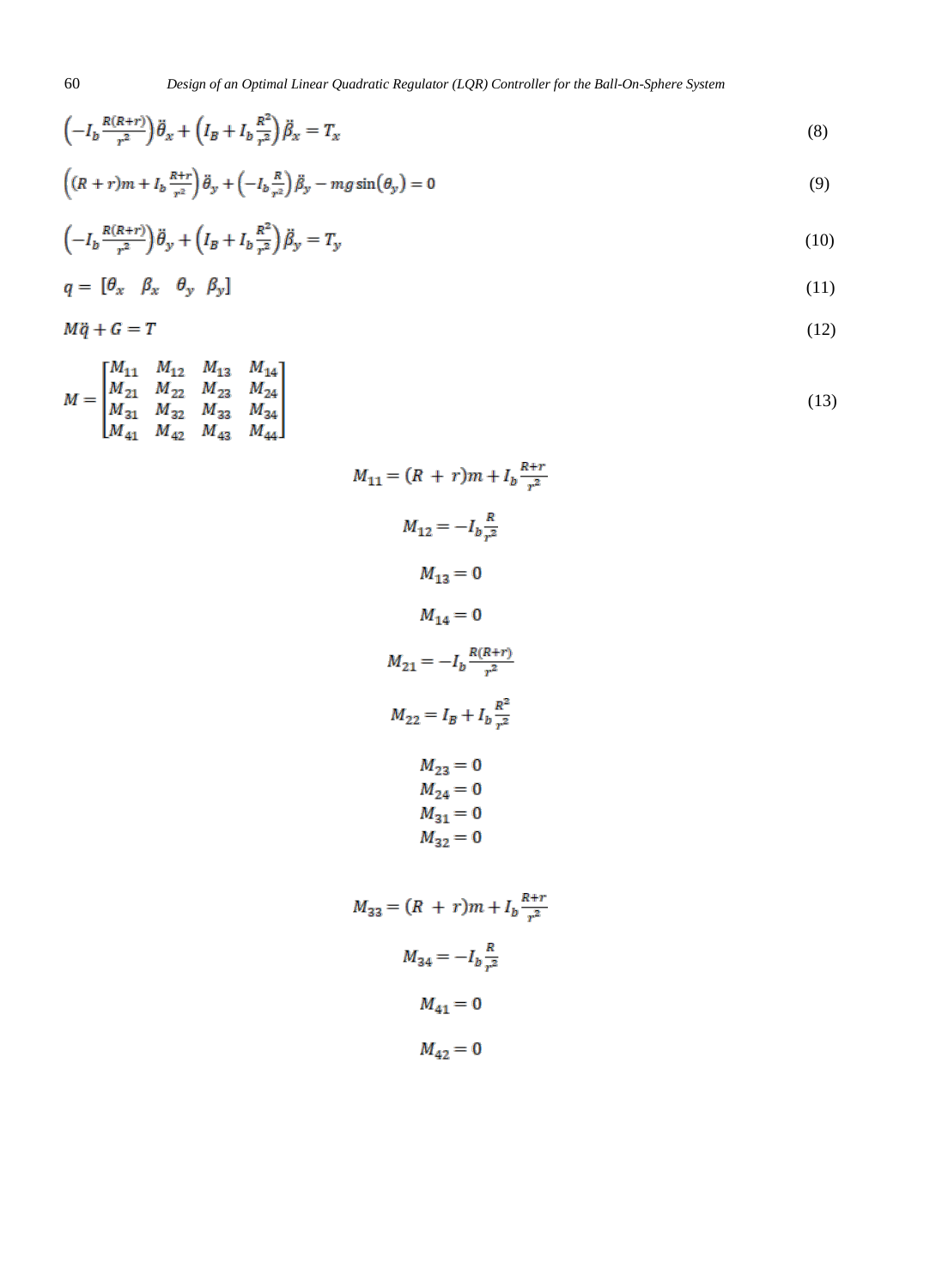$$
M_{43} = -I_b \frac{R(R+r)}{r^2}
$$
  

$$
M_{44} = I_B + I_b \frac{R^2}{r^2}
$$



So

$$
\ddot{q} = M^{-1}(T - G) \tag{16}
$$

State space variables:

| $x_1 = \theta_x$                            | (17) |
|---------------------------------------------|------|
| $x_2 = \dot{\theta}_x$                      | (18) |
| $x_3 = \beta_x$                             | (19) |
| $x_4 = \beta_x$                             | (20) |
| $x_5 = \theta_y$                            | (21) |
| $x_6 = \dot{\theta}_y$                      | (22) |
| $x_7 = \beta_y$                             | (23) |
| $x_8 = \beta_y$                             | (24) |
| $\dot{x}_1 = x_2$                           | (25) |
| $\dot{x}_2 = \ddot{q}_1$                    | (26) |
| $\dot{x}_3 = x_4$                           | (27) |
| $\dot{x}_4 = \ddot{q}_2$                    | (28) |
| $\dot{x}_5 = x_6$                           | (29) |
| $\dot{x}_6 = \ddot{q}_3$                    | (30) |
| $\dot{x}_7 = x_8$                           | (31) |
| $\dot{x}_8 = \ddot{q}_4$                    | (32) |
| $a_{01} = (R+r)m$                           | (33) |
| $a_{02} = I_b \left(\frac{R}{r^2}\right)$   | (34) |
| $a_{03} = I_b \left(\frac{R^2}{r^2}\right)$ | (35) |
| $a_{04} = I_B$                              | (36) |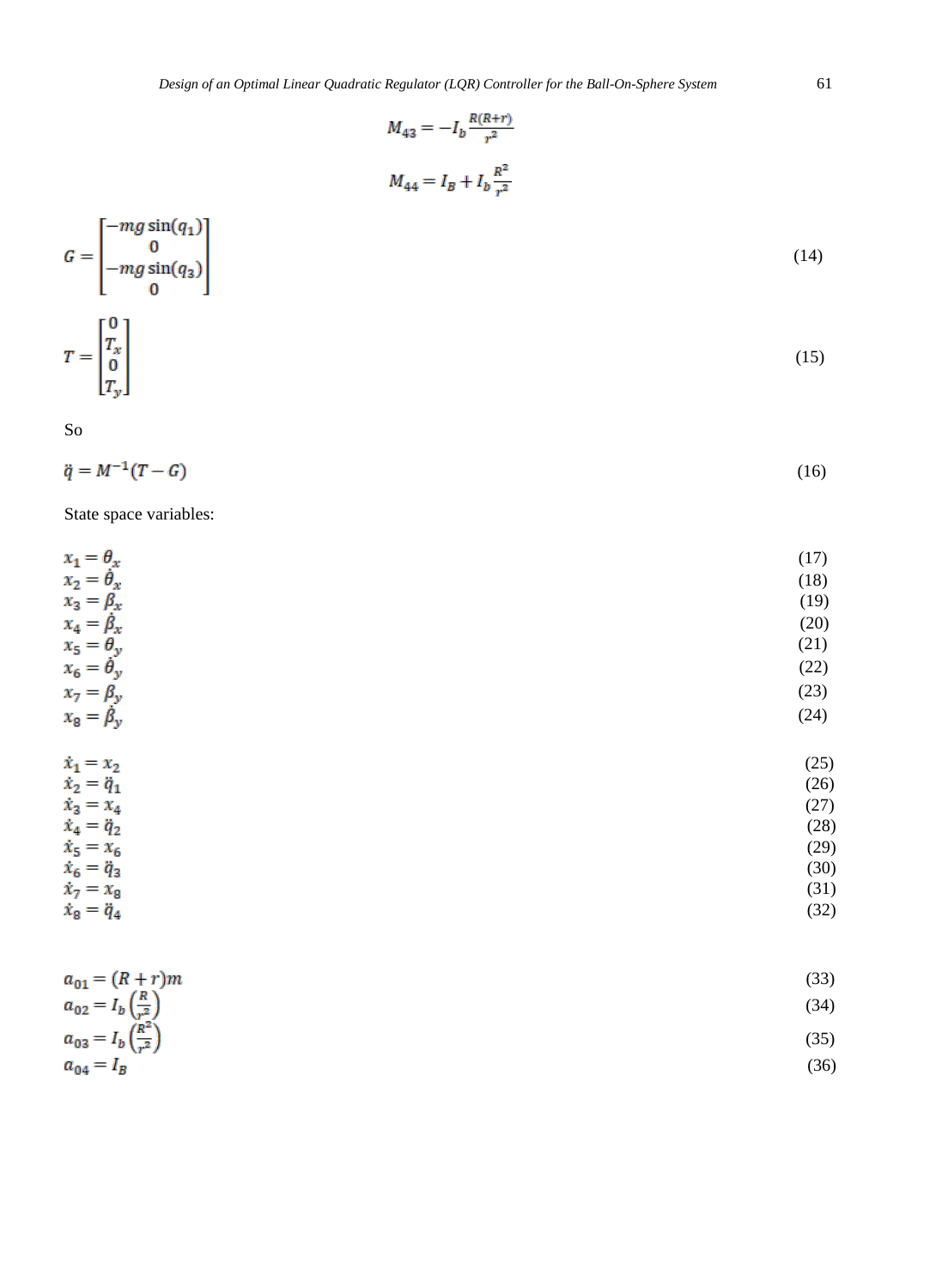$$
a_{05} = \frac{l_b}{r}
$$
  
\n
$$
a_{06} = I_b \frac{R}{r}
$$
  
\n
$$
a_{07} = m
$$
  
\n(37)  
\n(38)  
\n(39)  
\n(39)

$$
\rho = \begin{bmatrix} a_{02} \\ a_{03} \\ a_{04} \\ a_{05} \\ a_{06} \\ a_{07} \end{bmatrix} \tag{40}
$$

As a result;

$$
M = \begin{bmatrix} a_{01} + a_{02} + a_{05} & -a_{02} & 0 & 0 \\ -a_{03} - a_{06} & a_{04} + a_{03} & 0 & 0 \\ 0 & 0 & a_{01} + a_{02} + a_{05} & -a_{02} \\ 0 & 0 & -a_{03} - a_{06} & a_{04} + a_{03} \end{bmatrix}
$$
(41)  

$$
G = \begin{bmatrix} -a_{07}g\sin(\theta_{x}) \\ 0 \\ -a_{07}g\sin(\theta_{y}) \\ 0 \end{bmatrix}
$$
  

$$
W = \begin{bmatrix} \theta_{x} & \theta_{x} - \beta_{x} & 0 & 0 & \theta_{x} & 0 & 0 \\ 0 & 0 & \beta_{x} - \theta_{x} & \beta_{x} & 0 & -\theta_{x} & -g\sin(\theta_{x}) \\ \theta_{y} & \theta_{y} - \beta_{y} & 0 & 0 & \theta_{y} & 0 & 0 \\ 0 & 0 & \beta_{y} - \theta_{y} & \beta_{y} & 0 & -\theta_{y} & -g\sin(\theta_{y}) \end{bmatrix}
$$
(43)

As a result:

$$
M\ddot{q} + G = W\rho \tag{44}
$$

Assuming  $T_x$  and  $T_y$  and  $\theta_x$ ,  $\theta_x$ ,  $\theta_y$  and  $\theta_y$  to be, respectively, the system's inputs and outputs. By numbering the state variables, arbitrary, we have;

$$
x_1 = \theta_x \tag{45}
$$

$$
x_2 = \beta_x \tag{46}
$$

$$
x_3 = \theta_y \tag{47}
$$

$$
x_4 = \beta_y \tag{48}
$$

$$
x_5 = \dot{\theta}_x \tag{49}
$$

$$
x_6 = \dot{\beta}_x \tag{50}
$$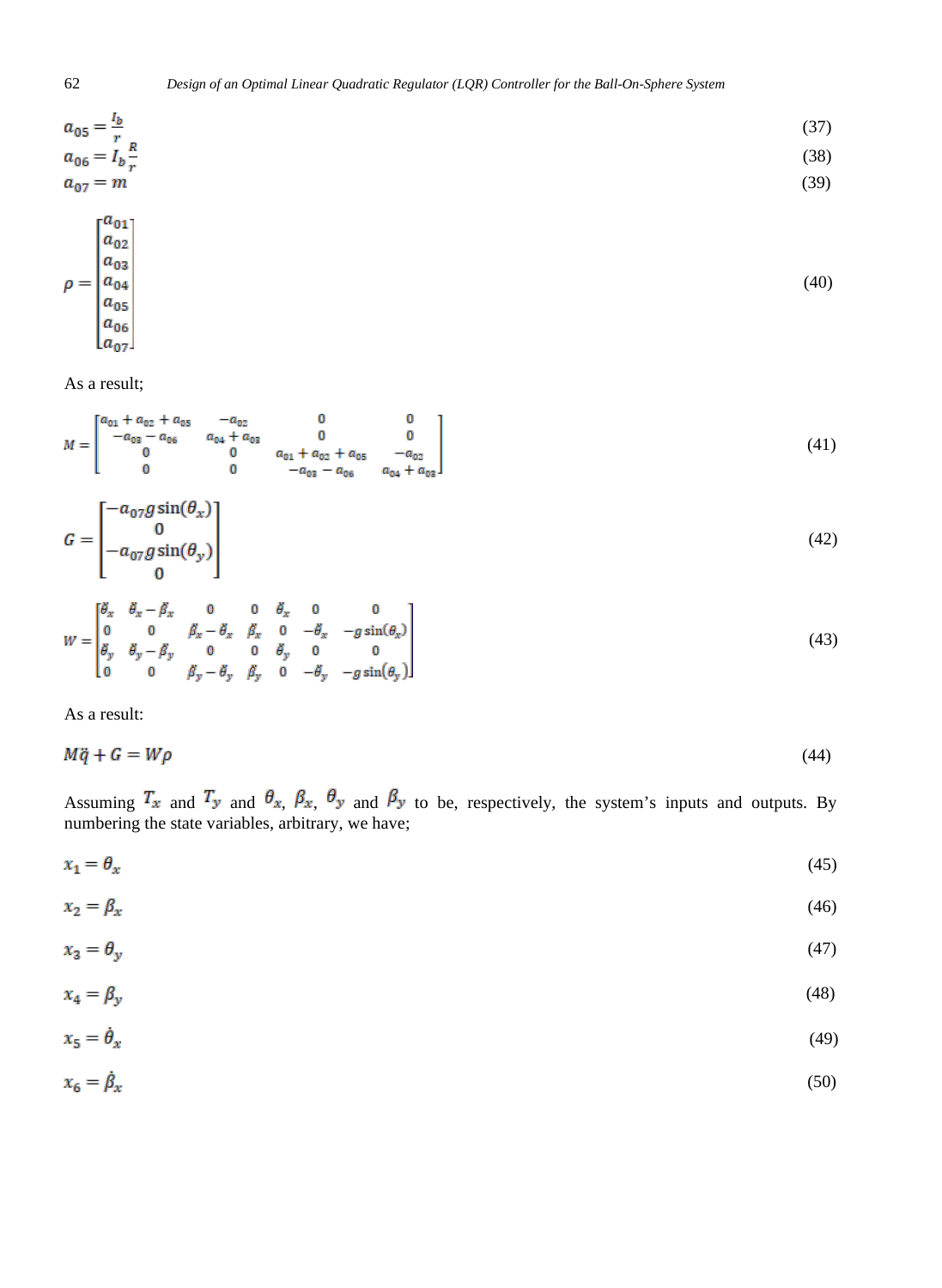$$
x_7 = \hat{\theta}_y \tag{51}
$$

$$
x_8 = \dot{\beta}_y \tag{52}
$$

We get, from  $(45) - (52)$ , the first 4 state equations as;

$$
\dot{x}_1 = x_5 \tag{53}
$$

$$
\dot{x}_2 = x_6 \tag{54}
$$

$$
\dot{x}_3 = x_7 \tag{55}
$$

$$
\dot{x}_4 = x_8 \tag{56}
$$

We linearize the system about the point of equilibrium by taking the angles,  $\sigma$  and  $\beta$ , to be small at the point [15]. That is  $\sin(\sigma) = \sigma$ ,  $\cos(\sigma) = 1$ ,  $\sin(\rho) = \rho$ , and  $\cos(\rho) = 1$ .

Then substituting these assumptions into equations  $(7) - (10)$  gives;

$$
a\ddot{\theta}_x + b\ddot{\beta}_x - mg\theta_x = 0\tag{57}
$$

$$
c\ddot{\theta}_x + d\ddot{\beta}_x = T_x \tag{58}
$$

$$
a\ddot{\theta}_y + b\ddot{\beta}_y - mg\theta_y = 0\tag{59}
$$

$$
c\ddot{\theta}_y + b\ddot{\beta}_y = T_y \tag{60}
$$

Where

$$
a = \left( (R+r)m + I_b \frac{R+r}{r^2} \right), b = \left( -I_b \frac{R}{r^2} \right), c = \left( -I_b \frac{R(R+r)}{r^2} \right),
$$
  
and  

$$
d = \left( I_B + I_b \frac{R^2}{r^2} \right)
$$

Then we get the remaining 4 state equations as follows;

 $\dot{x}_5 = \upsilon x_1 - \boldsymbol{w} T_x$ (61)

$$
\dot{x}_6 = zx_1 - eT_x \tag{62}
$$

$$
\dot{x}_7 = v x_3 - w T_y \tag{63}
$$

$$
\dot{x}_8 = zx_3 - eT_y \tag{64}
$$

Where

$$
v = \frac{dmg}{ad-bc}
$$
,  $w = \frac{b}{ad-bc}$ ,  $z = \frac{cmg}{bc-ad}$ , and  $e = \frac{a}{bc-ad}$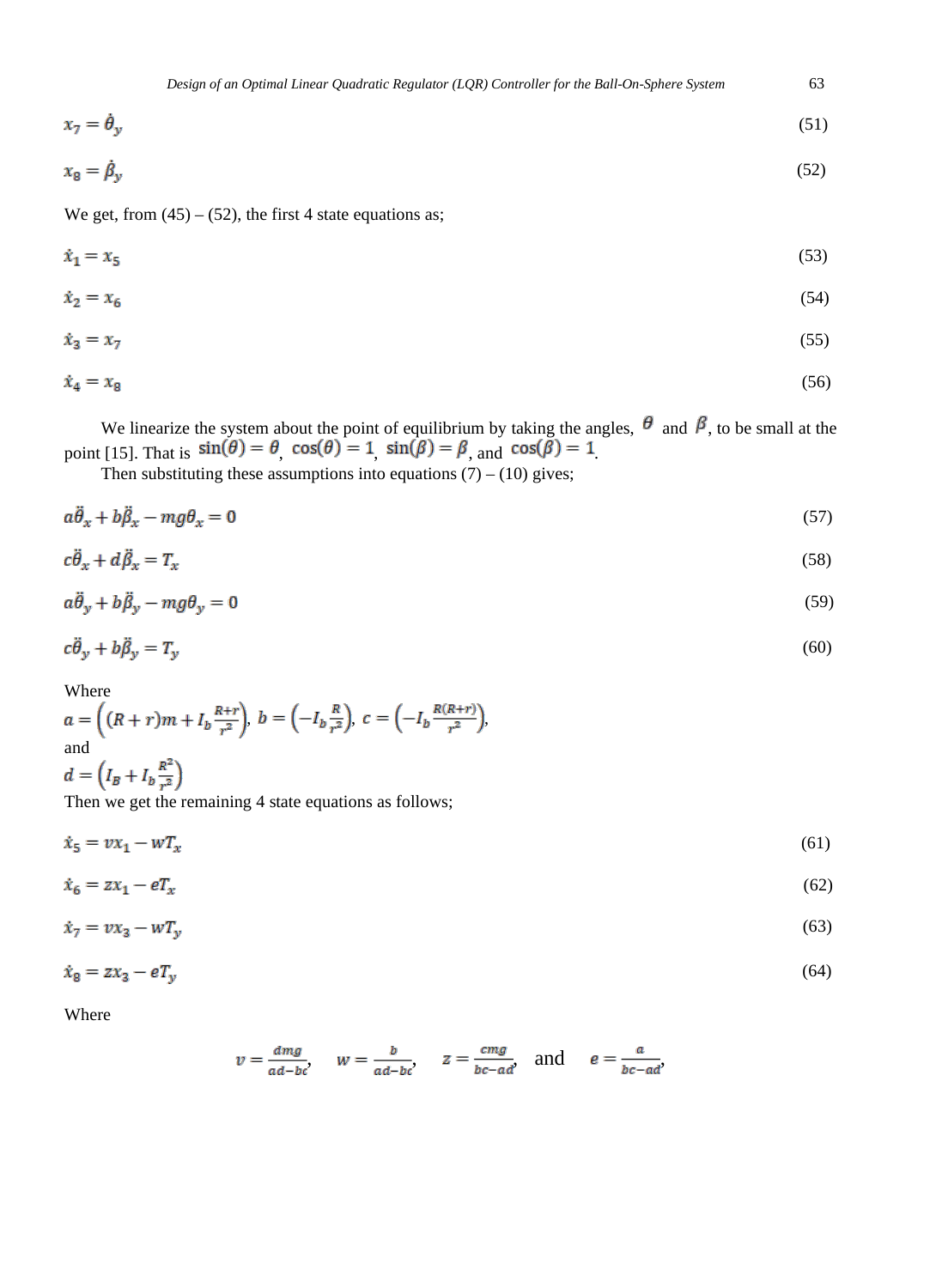In matrix form,

$$
\begin{bmatrix} \dot{x}_1 \\ \dot{x}_2 \\ \dot{x}_3 \\ \dot{x}_4 \\ \dot{x}_5 \\ \dot{x}_6 \\ \dot{x}_7 \\ \dot{x}_8 \end{bmatrix} = \begin{bmatrix} 0 & 0 & 0 & 0 & 1 & 0 & 0 & 0 \\ 0 & 0 & 0 & 0 & 0 & 1 & 0 & 0 \\ 0 & 0 & 0 & 0 & 0 & 0 & 1 & 0 \\ 0 & 0 & 0 & 0 & 0 & 0 & 0 & 1 \\ 0 & 0 & 0 & 0 & 0 & 0 & 0 & 0 \\ 0 & 0 & 0 & 0 & 0 & 0 & 0 & 0 \\ 0 & 0 & v & 0 & 0 & 0 & 0 & 0 \\ 0 & 0 & v & 0 & 0 & 0 & 0 & 0 \\ 0 & 0 & z & 0 & 0 & 0 & 0 & 0 \end{bmatrix} \begin{bmatrix} x_1 \\ x_2 \\ x_3 \\ x_4 \\ x_5 \\ x_6 \\ x_7 \end{bmatrix} + \begin{bmatrix} 0 & 0 \\ 0 & 0 \\ 0 & 0 \\ -w & 0 \\ -e & 0 \\ 0 & -w \end{bmatrix} \begin{bmatrix} T_x \\ T_x \\ T_y \end{bmatrix}
$$
\n
$$
(65)
$$

The output equations are;

 $\theta_x = x_1$ (66)

$$
\beta_x = x_2 \tag{67}
$$

$$
\theta_y = x_3 \tag{68}
$$

$$
\beta_y = x_4 \tag{69}
$$

 $\begin{bmatrix} x_1 \\ x \end{bmatrix}$ 

In matrix form,

$$
\begin{bmatrix} \theta_x \\ \beta_x \\ \theta_y \\ \beta_y \end{bmatrix} = \begin{bmatrix} 1 & 0 & 0 & 0 & 0 & 0 & 0 & 0 \\ 0 & 1 & 0 & 0 & 0 & 0 & 0 & 0 \\ 0 & 0 & 1 & 0 & 0 & 0 & 0 & 0 \\ 0 & 0 & 0 & 1 & 0 & 0 & 0 & 0 \end{bmatrix} \begin{bmatrix} x_2 \\ x_3 \\ x_4 \\ x_5 \\ x_6 \end{bmatrix} + \begin{bmatrix} 0 & 0 \\ 0 & 0 \\ 0 & 0 \\ 0 & 0 \end{bmatrix} \begin{bmatrix} T_x \\ T_y \end{bmatrix}
$$
(70)

Then the coefficient matrices are;

|  |  |  |  | $=\begin{bmatrix} 0 & 0 & 0 & 0 & 1 & 0 & 0 & 0 \\ 0 & 0 & 0 & 0 & 0 & 1 & 0 & 0 \\ 0 & 0 & 0 & 0 & 0 & 0 & 1 & 0 \\ 0 & 0 & 0 & 0 & 0 & 0 & 0 & 1 \\ v & 0 & 0 & 0 & 0 & 0 & 0 & 0 \\ z & 0 & 0 & 0 & 0 & 0 & 0 & 0 \\ 0 & 0 & v & 0 & 0 & 0 & 0 & 0 \\ 0 & 0 & z & 0 & 0 & 0 & 0 & 0 \end{bmatrix}, \boldsymbol{B}=\begin{bmatrix} 0 & 0 \\ 0 &$ |  |  |
|--|--|--|--|----------------------------------------------------------------------------------------------------------------------------------------------------------------------------------------------------------------------------------------------------------------------------------------------------------------------------------------------------|--|--|
|  |  |  |  | $\mathcal{C} = \begin{bmatrix} 1 & 0 & 0 & 0 & 0 & 0 & 0 & 0 \\ 0 & 1 & 0 & 0 & 0 & 0 & 0 & 0 \\ 0 & 0 & 1 & 0 & 0 & 0 & 0 & 0 \\ 0 & 0 & 0 & 1 & 0 & 0 & 0 & 0 \end{bmatrix} \ \mathcal{D} = \begin{bmatrix} 0 & 0 \\ 0 & 0 \\ 0 & 0 \\ 0 & 0 \end{bmatrix}$                                                                                      |  |  |

 Too many equations are presented in this section so that the dynamics of the system can be understood with ease. Also how the system is linearized and transformed into state space representation is an important concept that needs to be understood.

# 4. **Design of linear quadratic regulator (LQR)**

Linear Quadratic Regulator (LQR) is a type of optimal control that is based on state-space

(71)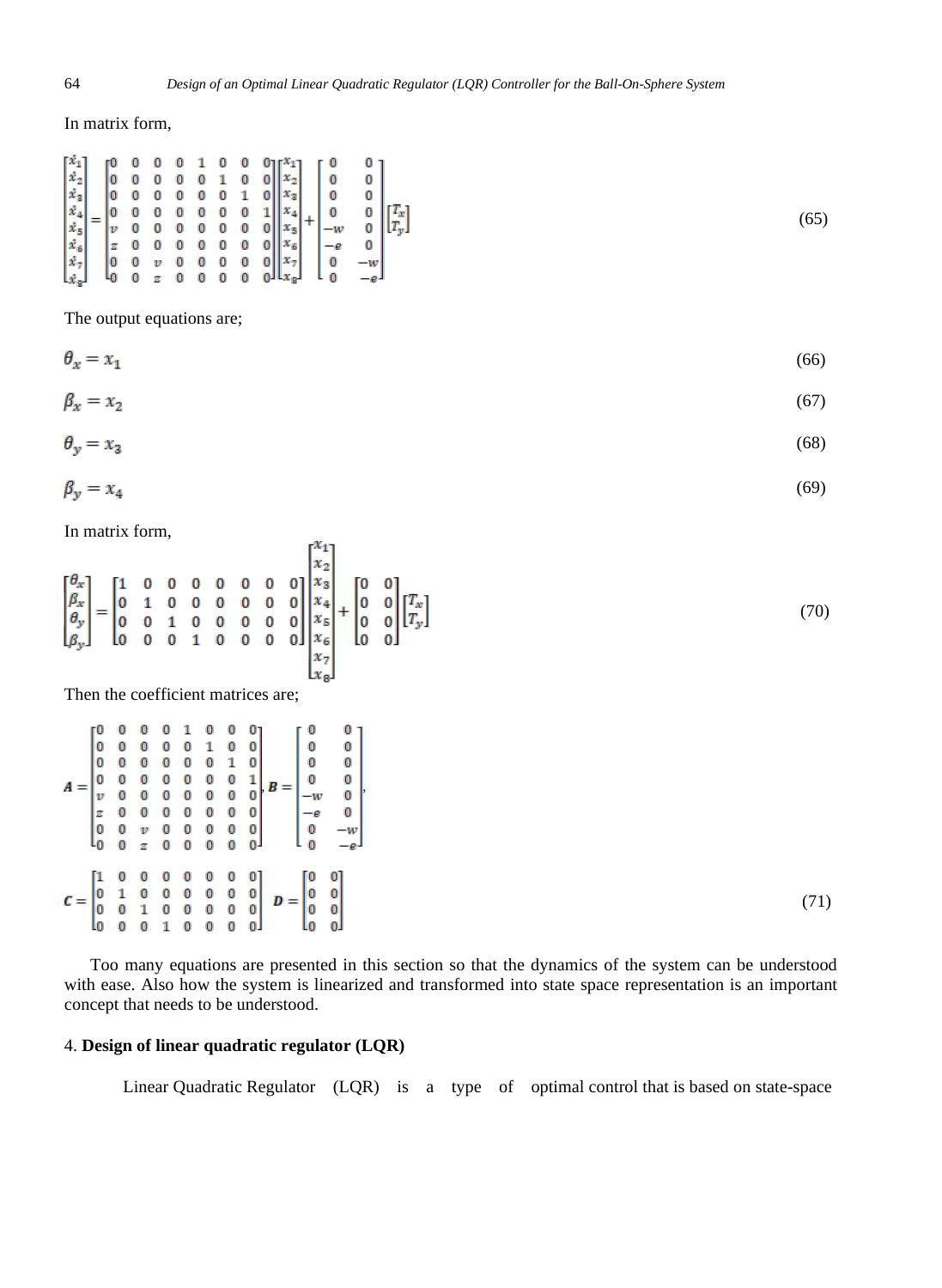representation. LQR is a full state feedback controller. The LQR structure feeds back the full state vector, then multiplies it by a gain matrix and subtracts it from the scale reference.



Fig. 3. The structure of the LQR control system.

In LQR design, we find the optimal  $\boldsymbol{K}$  by choosing closed-loop characteristics that are important for our design. Specifically, how well the system performs and how much effort does it take to get that performance.

Given the dynamics of the system

$$
\dot{x} = Ax + Bu \quad [15] \tag{72}
$$

$$
y = Cx + Du \quad [15] \tag{73}
$$

The LQR finds the optimal gain matrix by using a cost function

$$
J = \int_0^\infty (x^T Q x + u^T R u) dt
$$
 [15] (74)

Where R and Q are weight matrices. R and Q are both positive and the practical method of choosing them is to choose them as diagonal matrices.

By solving the LQR problem we get the gain matrix that produces the lowest cost as

$$
u = -Kx \quad [15] \tag{75}
$$

Where K is given by

$$
K = R^{-1}B^{T}P \quad [15]
$$
\n
$$
\tag{76}
$$

And by solving continuous-time Riccati equation P can be found

$$
A^T P + P A - P B R^{-1} B^T P + Q = 0 \quad [15]
$$
\n<sup>(77)</sup>

Bad performance can be penalized by adjusting the Q matrix and actuator effort can be penalized by adjusting the R matrix. Performance is judged on state vector while actuator effort on the input vector.

## **5. Simulation, analysis, and results**

To be able to control the system, the physical parameters of the system are presented in Table 1. These parameters are arbitrarily chosen for the purpose of simulation.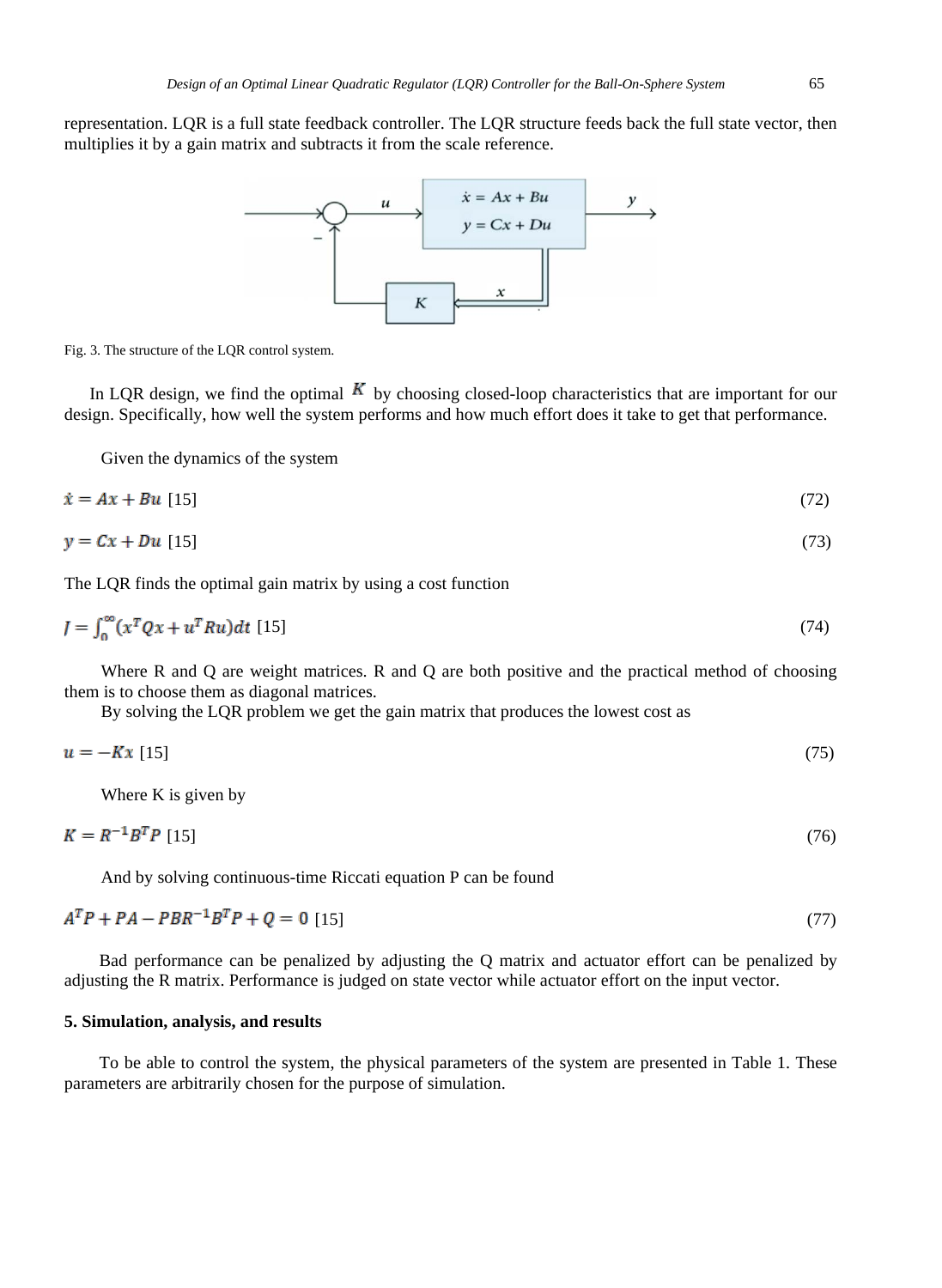Table 1. Desired parameters of the system [14]

| <b>Parameter</b>                      | Value                 | Units             |
|---------------------------------------|-----------------------|-------------------|
| Mass of the ball $(m)$                | 0.06000               | kg                |
| The radius of the ball $(\mathbf{r})$ | 0.01250               | m                 |
| The radius of the sphere $(R)$        | 0.15000               | m                 |
| Ball's moment of inertia $(I_h)$      | $3.75 \times 10^{-7}$ | kg.m <sup>2</sup> |
| Sphere's moment of inertia $(I_R)$    | 0.99                  | $kg.m^2$          |
| Gravitational acceleration $(q)$      | 9.81                  |                   |

Desired initial conditions are also specified as presented in Table 2. These parameters are also arbitrarily

The simulation and regulation were done using MATLAB generated code by manipulating the R and Q matrices and the results are shown in Fig 4. – Fig 9.

Table 2. Desired initial conditions of the system [14]

| <b>Initial parameter</b> | <b>Value</b> | <b>Units</b> |
|--------------------------|--------------|--------------|
| $x_0$                    | 0.07         | rad          |
| 'x0                      |              | rad          |
| νO                       | 0.07         | rad          |
| νŌ                       |              | rad          |
| χŌ                       | 0.02         | rad/s        |
| 'x0                      |              | rad/s        |
| νO                       | 0.05         | rad/s        |
|                          |              | rad/s        |



Fig. 4. Unregulated (at initial conditions, stabled after about 7.0 sec)  $\theta_x$ .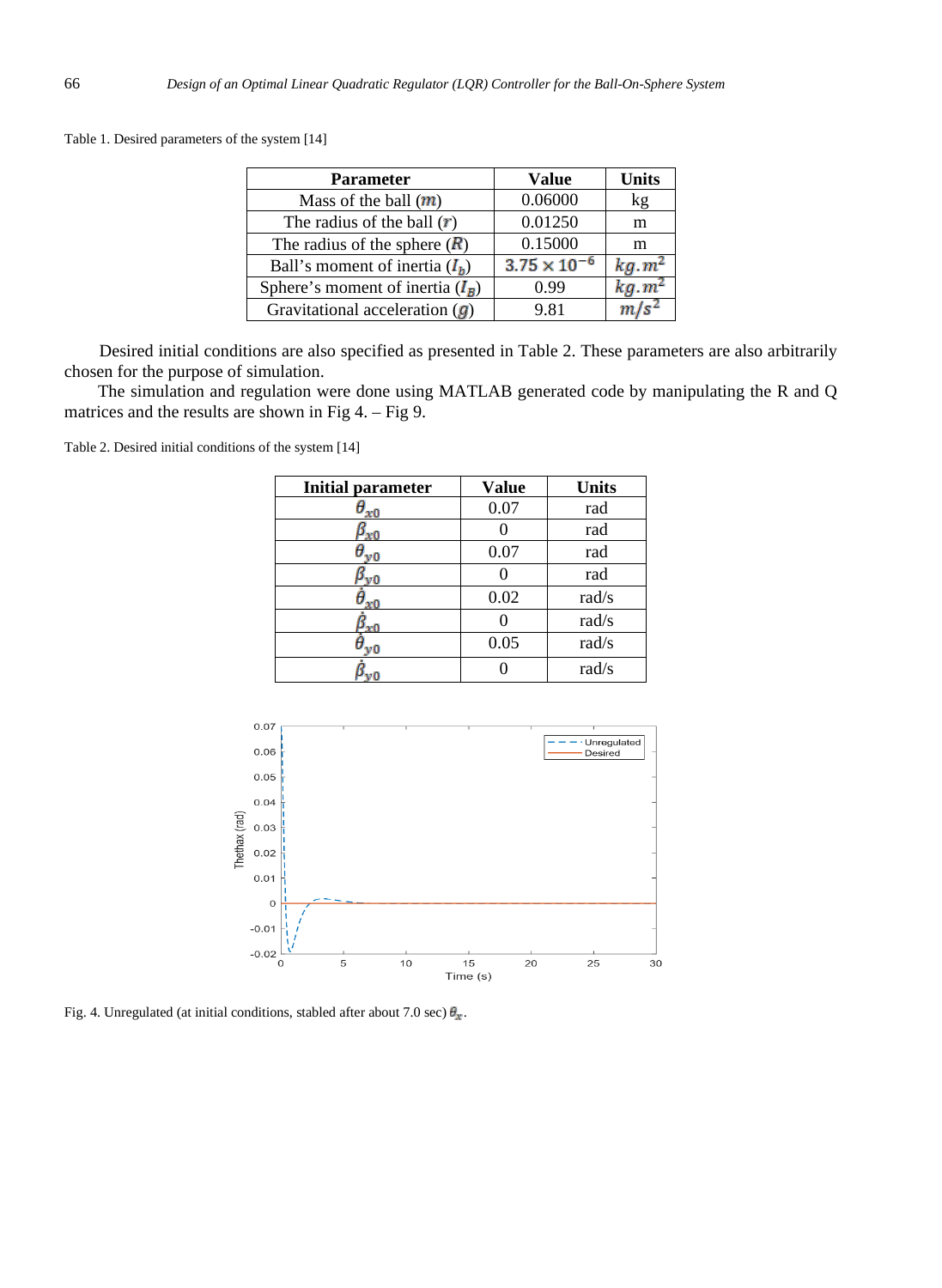

Fig. 5. Unregulated (at initial conditions, stabled after about 7.0 sec)  $\theta_y$ .



Fig. 6. Regulated (stabled after about 0.90 sec)  $\theta_x$ .



Fig. 7. Regulated (stabled after about 0.90 sec)  $\theta_y$ .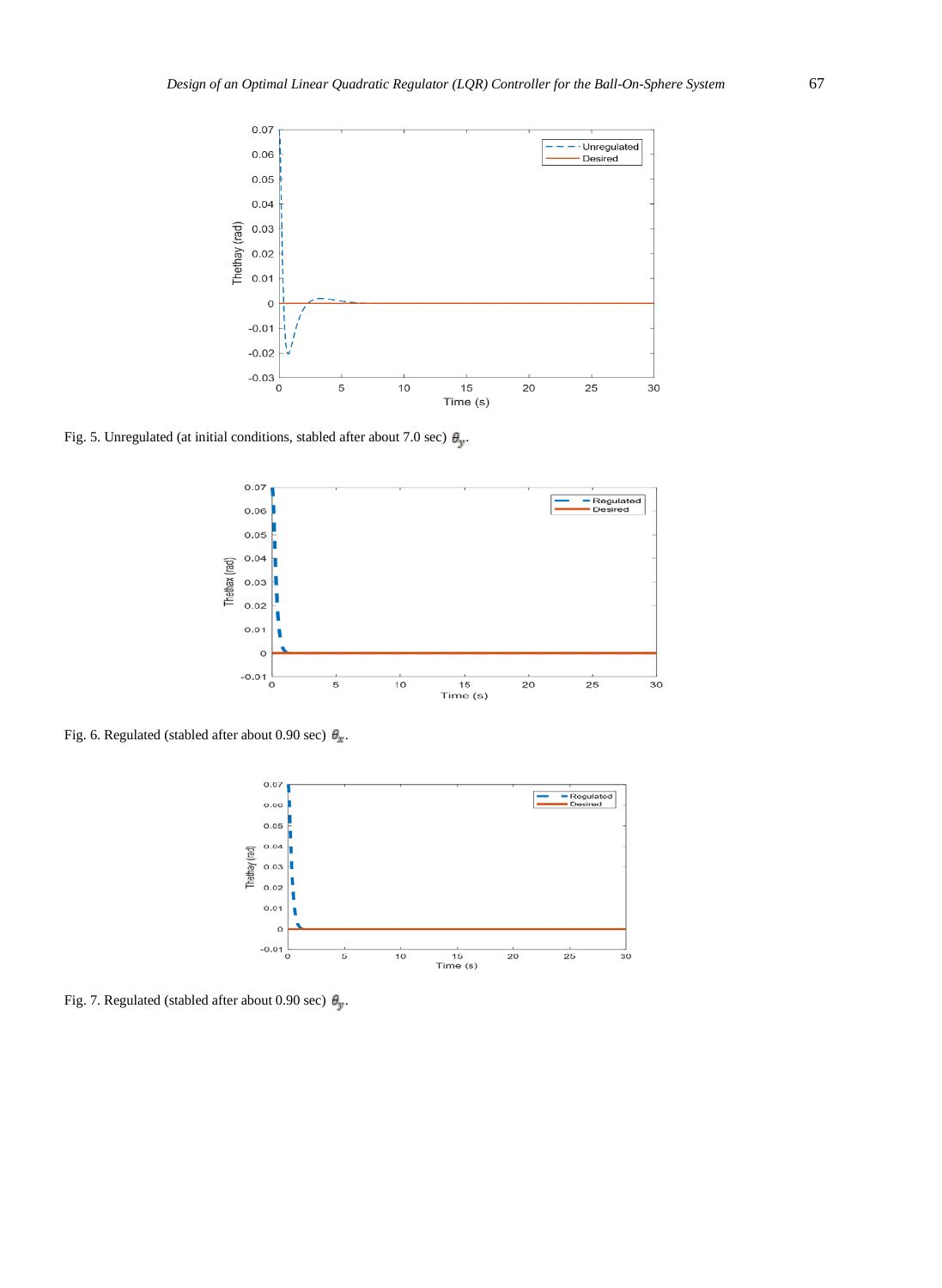

Fig. 8.  $\beta_x$  plotted versus time.



Fig. 9.  $\beta_{\rm F}$  plotted versus time.

 Some of the values in Table 1. were arbitrarily chosen for the purpose of simulation and the simulation was done based on the control law in Fig. 3. In Table 2. initial conditions of the system are provided. That is, the initial applied disturbances to the system. Fig. 4. shows the unregulated angular displacement of the sphere in x direction. And it can be seen that the sphere was stabled after about 7 seconds. Fig. 5. also shows the unregulated angular displacement of the sphere in y direction. It can also be observed that the sphere became stabled in that direction after about 7 seconds, too. Fig. 6. and Fig. 7. show the sphere's regulated angular displacement in x and y directions respectively. After regulating the system with some values of Q and R matrices, these responses were obtained and these responses show that the system was stabled after about 0.9 seconds. This was achieved at about R=I ( $2x2$  identity matrix) and Q=10-5I (10-5 times 8x8 identity matrix).

 The unregulated stabilization time was about 7 seconds (Fig. 4., Fig. 5.) and the regulated stabilization time as about 0.9 seconds (Fig. 6., Fig. 7). Hence, from the simulation results, it can be seen that the controller was able to regulate the system with about 87% improvement.

One of the objectives was to find the optimal gain matrix and it was found at about  $R=I$  (2x2 identity matrix) and Q=10-5I (10-5 times 8x8 identity matrix). Other objectives were to linearize and investigate the dynamics of the system which was achieved as presented in section 3.

#### **6. Conclusion**

 The paper aimed to design an optimal LQR controller to control the system of the ball-on-sphere. This aim was achieved by developing the mathematical model of the system with its equations, linearizing the equations, finding the coefficient matrices, setting LQR control law, and simulating the response. The system was regulated by manipulating the weight matrices to obtain close to desired values as it can be seen from the simulation results. An improvement of about 87% was achieved as compared to the values of the initial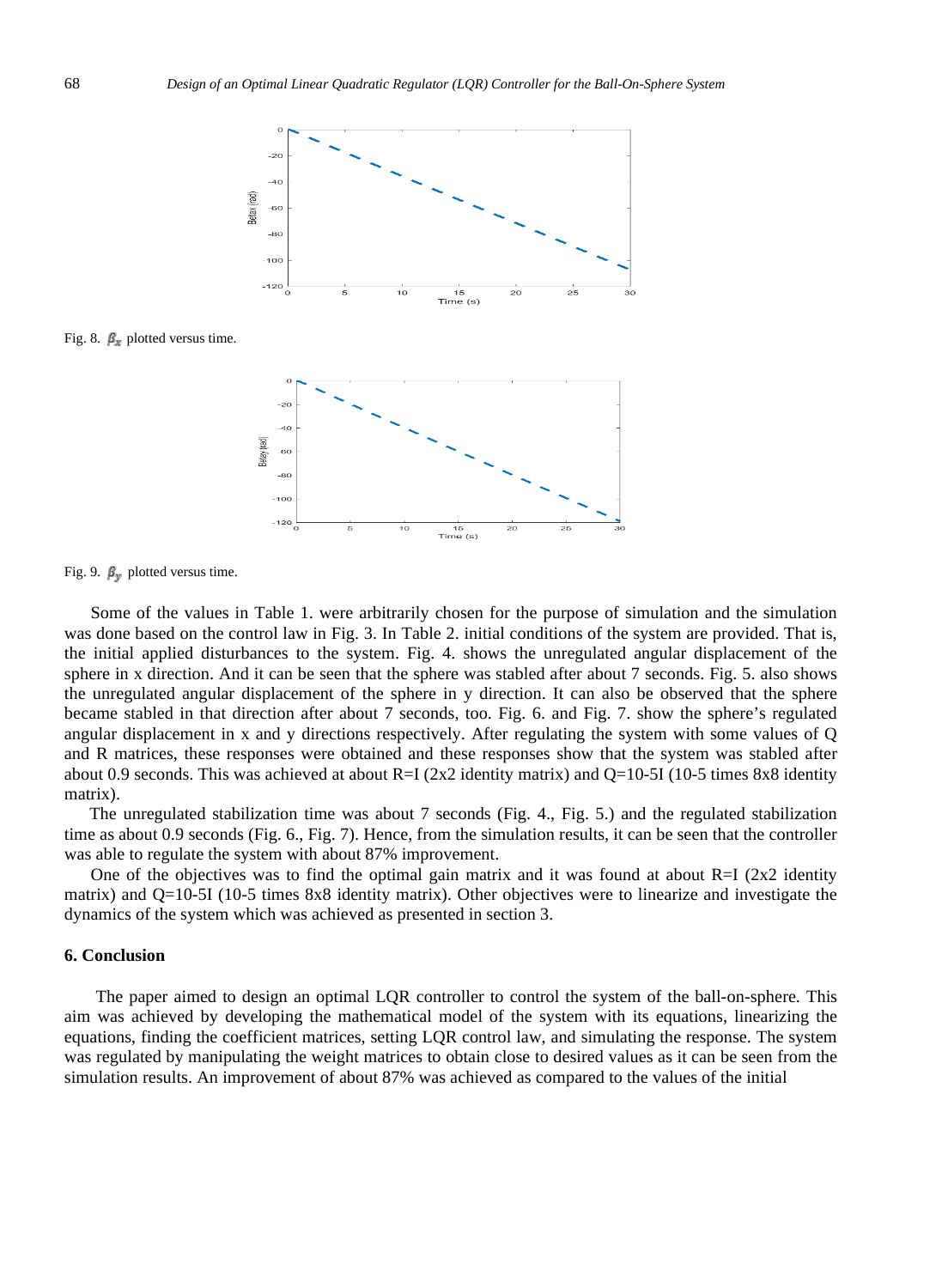conditions. The results showed a good performance of the controller. To the best of our knowledge, this work is the first to design LQR controller for the ball-on-sphere system.

### **References**

- [1] "Control of a Ball on Sphere System with Adaptive Neural Network Method for Regulation Purpose." [Online]. Available: https://scialert.net/abstract/?doi=jas.2014.1984.1989. [Accessed: 07-Dec-2019].
- [2] "Controlling a ball and wheel system using full-state-feedback linearization [Focus on Education]," IEEE Control Syst., vol. 29, no. 5, pp. 93–101, Oct. 2009.
- [3] M. Moarref, M. Saadat, and G. Vossoughi, "Mechatronic design and position control of a novel ball and plate system," in 2008 16th Mediterranean Conference on Control and Automation, Ajaccio, France, 2008, pp. 1071–1076.
- [4] A. R. Ghiasi and H. Jafari, "Optimal Robust Controller Design for the Ball and Plate System," p. 5.
- [5] C. Graf and T. Röfer, "A Closed-loop 3D-LIPM Gait for the RoboCup Standard Platform League Humanoid," p. 5, 2010.
- [6] Óbuda University, Budapest, Hungary and R. Szabolcsi, "DESIGN AND DEVELOPMENT OF THE LQR OPTIMAL CONTROLLER FOR THE UNMANNED AERIAL VEHICLE," Rev. Air Force Acad., vol. 16, no. 1, pp. 45–54, Aug. 2018.
- [7] S. Beatty, "Comparison of PD and LQR Methods for Spacecraft Attitude Control Using Star Trackers," in 2006 World Automation Congress, Budapest, Hungary, 2006, pp. 1–6.
- [8] S. A. Moezi, E. Zakeri, Y. Bazargan-Lari, and M. Khalghollah, "Fuzzy Logic Control of a Ball on Sphere System," Adv. Fuzzy Syst., vol. 2014, pp. 1–6, 2014.
- [9] H. Purnawan, Mardlijah, and E. B. Purwanto, "Design of linear quadratic regulator (LQR) control system for flight stability of LSU-05," J. Phys. Conf. Ser., vol. 890, p. 012056, Sep. 2017.
- [10] F. K. Zadeh, P. Moallem, S. Asiri, and M. M. Zadeh, "LQR motion control and analysis of a prototype spherical robot," in 2014 Second RSI/ISM International Conference on Robotics and Mechatronics (ICRoM), Tehran, Iran, 2014, pp. 890–895.
- [11] Ahmadu Bello University/Department of Computer Engineering, Zaria, 810212, Nigeria, A. M. Yesufu, and A. D. Usman, "Effect of Friction on Ball-On-Sphere System Modelled by Bond Graph," Int. J. Mod. Educ. Comput. Sci., vol. 9, no. 7, pp. 23–29, Jul. 2017.
- [12] M. Keshmiri, A. F. Jahromi, A. Mohebbi, M. Hadi Amoozgar, and W.-F. Xie, "MODELING AND CONTROL OF BALL AND BEAM SYSTEM USING MODEL BASED AND NON-MODEL BASED CONTROL APPROACHES," Int. J. Smart Sens. Intell. Syst., vol. 5, no. 1, pp. 14–35, 2012.
- [13] S. Y. Liu, Y. Rizal, and M. T. Ho, "Stabilization of a ball and sphere system using feedback linearization and sliding mode control," in ASCC 2011 - 8th Asian Control Conference - Final Program and Proceedings, 2011, pp. 1334–1339.
- [14] E. Zakeri, A. Ghahramani, and S. Moezi, "Adaptive Feedback Linearization Control of a Ball on Sphere System," p. 5.
- [15] A. Tewari, Modern control design with MATLAB and SIMULINK. Chichester; New York: John Wiley, 2002.